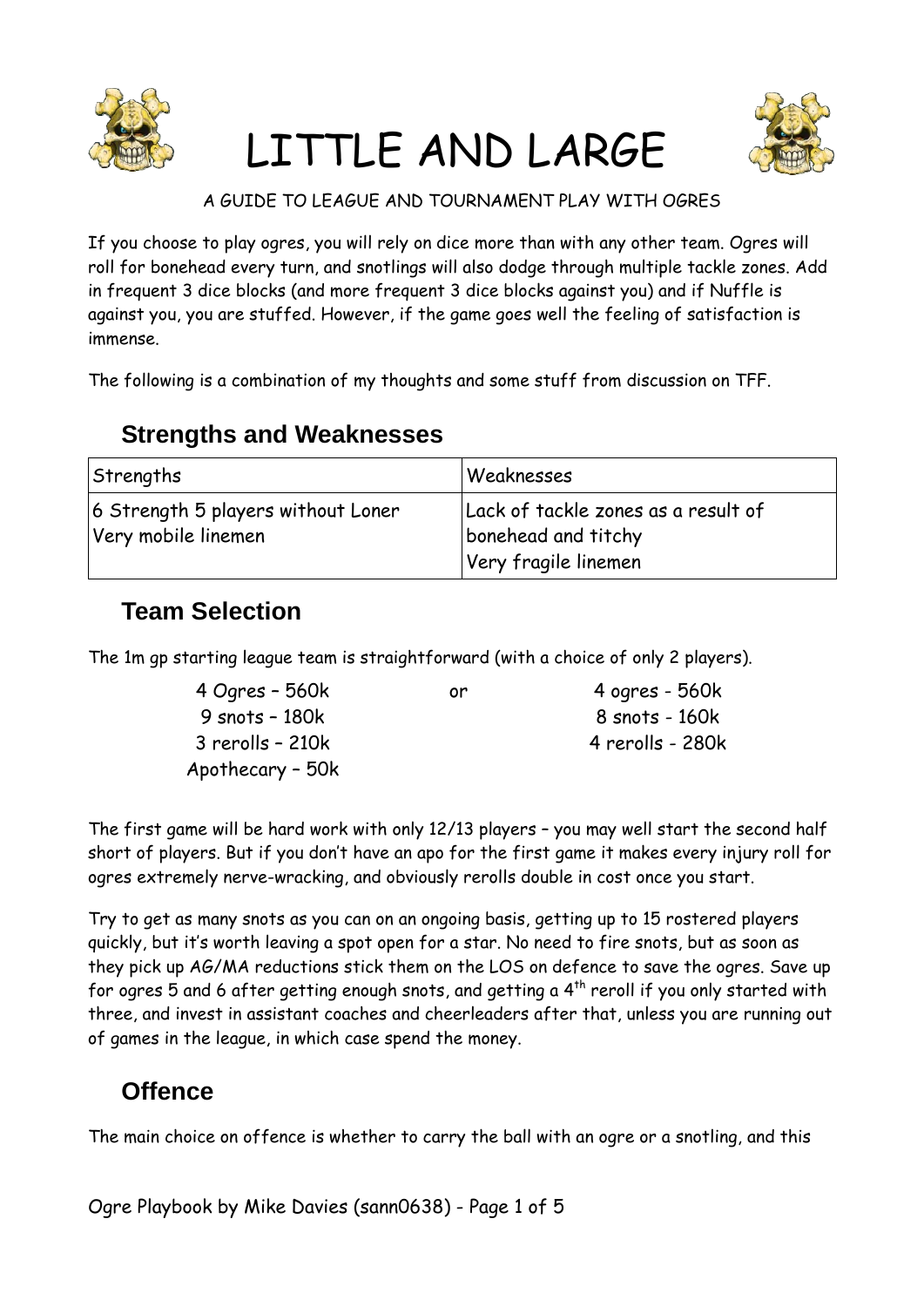will have a major influence on how you play. I always carry the ball with snotlings, so will concentrate on this play style.

## *Hugging the sideline*

With sidestep on the snotlings, you need have no fear of the sidelines, and it makes caging a whole lot easier. The basic strategy is to get within 7 squares of the endzone and then let the dice do the work, rolling 2+ on all dodges (with rerolls) and GFIs. Snotlings do not work as a regular cage because of Titchy, so a loose cage is more important, making attackers dodge as much as possible to get to the ball carrier:

Code:

 $\vert$  - s  $\vert - - \circ$  $|-s - o$  $\vert x - s - 0$  $\vert - - \vert$  $\vert$  - s

On your turn, simply move the cage forward, rolling lots of dodges and hopefully using Break Tackle on the ogres to assist their mobility, punching anyone silly enough to stand next to them. Diving Tackle is needed to make this tactic work against elves, unfortunately.

The traditional cage can work, but only with Ogres on the corners, and it's fairly easy to slow down and Bonehead can cause big problems. With a sideline cage, Bonehead can be managed more easily.

If you do get bogged down, there's always the TTM option, which should mean that your opponent will not be able to commit as many players to attacking the cage as they may want to keep people back.

### *Carrying the ball with an ogre*

Upon receiving the ball on an eight-turn drive, an ogre can be used to carry the ball, particularly if he has Break Tackle and, on a double, Sure Hands. This makes a more traditional drive, though DT snotlings are still useful for keeping players away from the ball carrier.

### *Throw Team-Mate for scoring*

Any discussion of TTM should begin by staying this is not a viable winning tactic. If you go for the one-turn score every time you get the ball (with a rookie team), you will inevitably lose. However, it has its uses, and becomes exponentially more useful as the team develops.

Ogre Playbook by Mike Davies (sann0638) - Page 2 of 5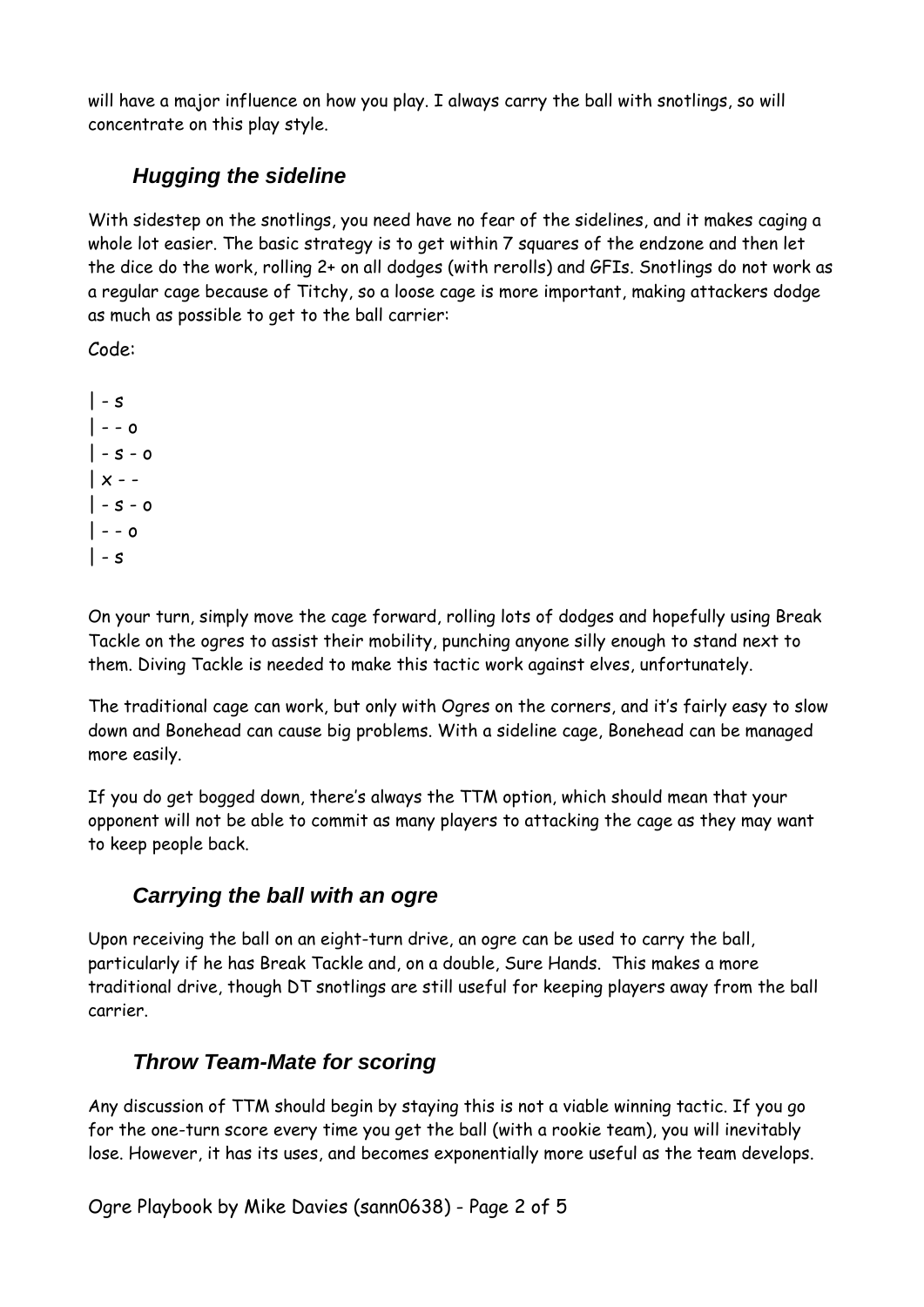And of course, if you kicked off in the half, you will always (barring riots) have one turn in which to try to score. To maximise your chances, it's worth saving a team reroll if you will have the chance at a TTM score.

The important parts of the TTM setup – 2 snotlings in the wide zones, 3 deep to pick up the ball, and a Strong Arm ogre in the middle. The rest does not matter.

Code:

- s - - - - - - - - - - s - - - - - - - - - o - - - - - - - - - -  $-$  -  $s$  - - - -  $s$  - - - -  $s$  - -

If the ball lands behind the back line of snotlings, you're fairly stuffed. If not, pick it up and handoff to the left or right snotling. Then move the ogre in front of the snotling:

Code:

 $- 0 - -S - 5$ 

You can throw the snotling 6 squares, and the snotling is able to move 7. The ogre is already one square into the half. This means that if the snot lands 2 or 3 scatters back towards you, you will not be able to score. Giving Sprint to the snotling reduces this to 3 scatters back, as does an MA increase, as does quick snap. A combination of these means that the scatter effect can be reduced.

With a Strong Arm ogre, for the OTS you need to roll the following. Skills to help them are in brackets.

3+ pickup (sure hands, AG)

2+ possible GFI to reach the thrown snot (sure feet, MA, sprint)

3+ catch (catch, AG)

2+ bonehead (pro)

2+ non-fumbled throw (pass)

4+ land (AG)

2+ GFI/dodges as required (sure feet, MA, sprint)

So lots of dice rolls, but the TTM play is one of the most exciting in the game, and that

Ogre Playbook by Mike Davies (sann0638) - Page 3 of 5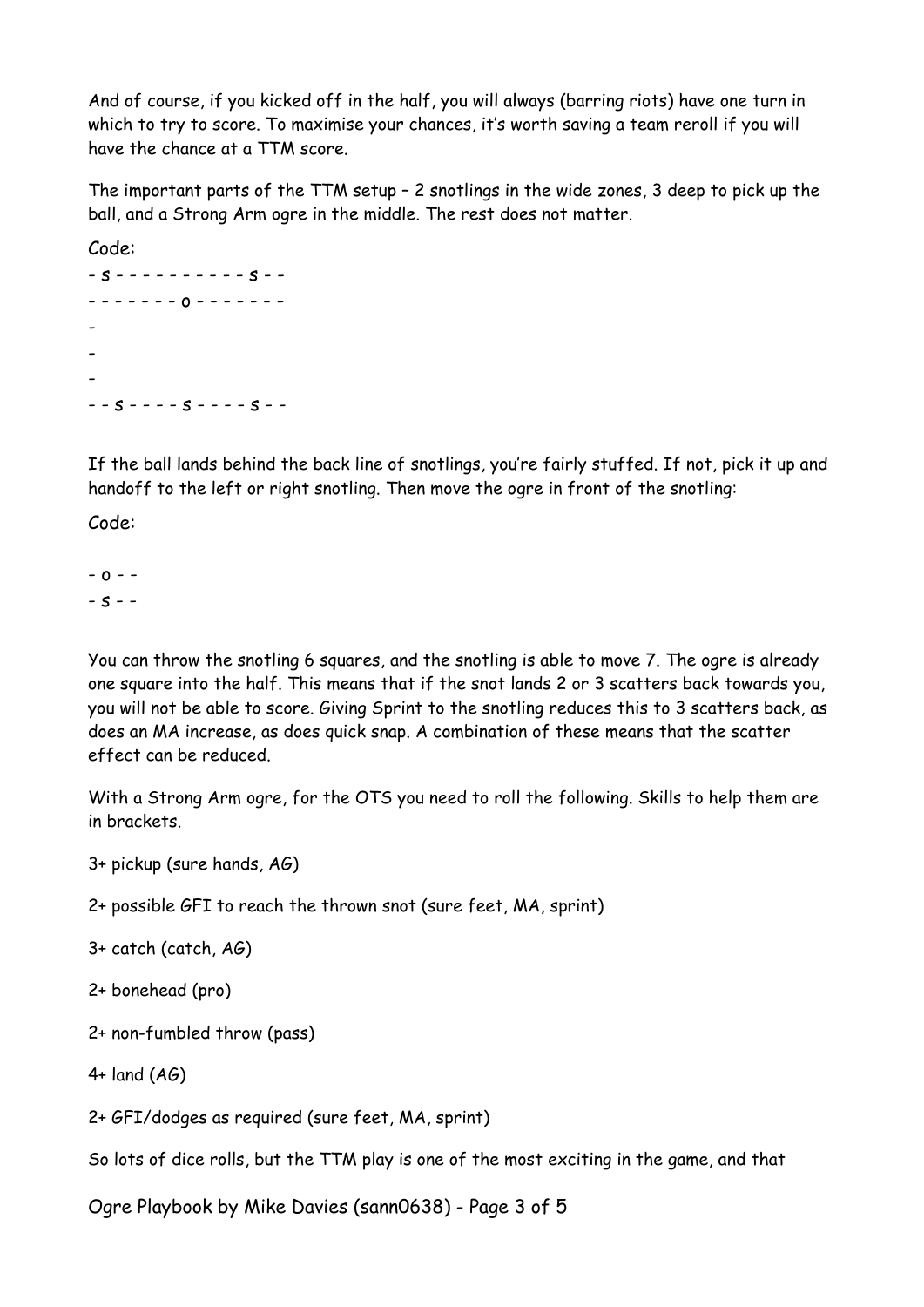wouldn't be the case without the dice!

#### **Skills to help TTM**

Sure Feet/Sprint – SF gives you more certainty of making 7 squares, Sprint gives you the possibility of making 8 squares. Do you trust your D8 or your D6 more?

Catch – extra reroll for the hand off

Strong Arm – 2+ instead of 3+ on the throw

## **Defence**

When your opponent has the ball, there are only a few things you can really try:

- 1. Break Tackle to dodge an ogre into the cage. This is actually really effective, as a standard cage means a 4+ dodge, and ogres don't have loner. If you can negate one of the assists with another ogre, then it should still be at least 2 dice on the block. Bertha Bigfist can also be useful for this tactic.
- 2. Diving Tackle, then audacious dodges with snots to get them into annoying positions. NB this does NOT mean ever standing next to an opponent at the end of your turn.
- 3. Kill them all! You have 4-6 players with S5 and Mighty Blow, possibly some with Piling On, maybe a Dirty Player or a Chainsaw? What are you waiting for?
- 4. Missile snots: pretty much a desperation play, but try throwing snots at the cage. Not really recommended, in fairness!
- 5. Wizards can be effective, as once the ball is loose you should be able to swarm snotlings in to surround it and make it more difficult to pick up. This is high risk however as swarming with snotlings may mean leaving them standing next to players, which often means a sticky end.
- 6. Remember that it can be a good idea not to activate the ogres, in order to keep their tackle zones intact.

# **Skill Summary**

### *Ogres*

Most: Break Tackle, Guard, Juggernaut

Thrower: Strong Arm, Break Tackle

Killer: Piling On, Guard, Juggernaut

Ogre Playbook by Mike Davies (sann0638) - Page 4 of 5